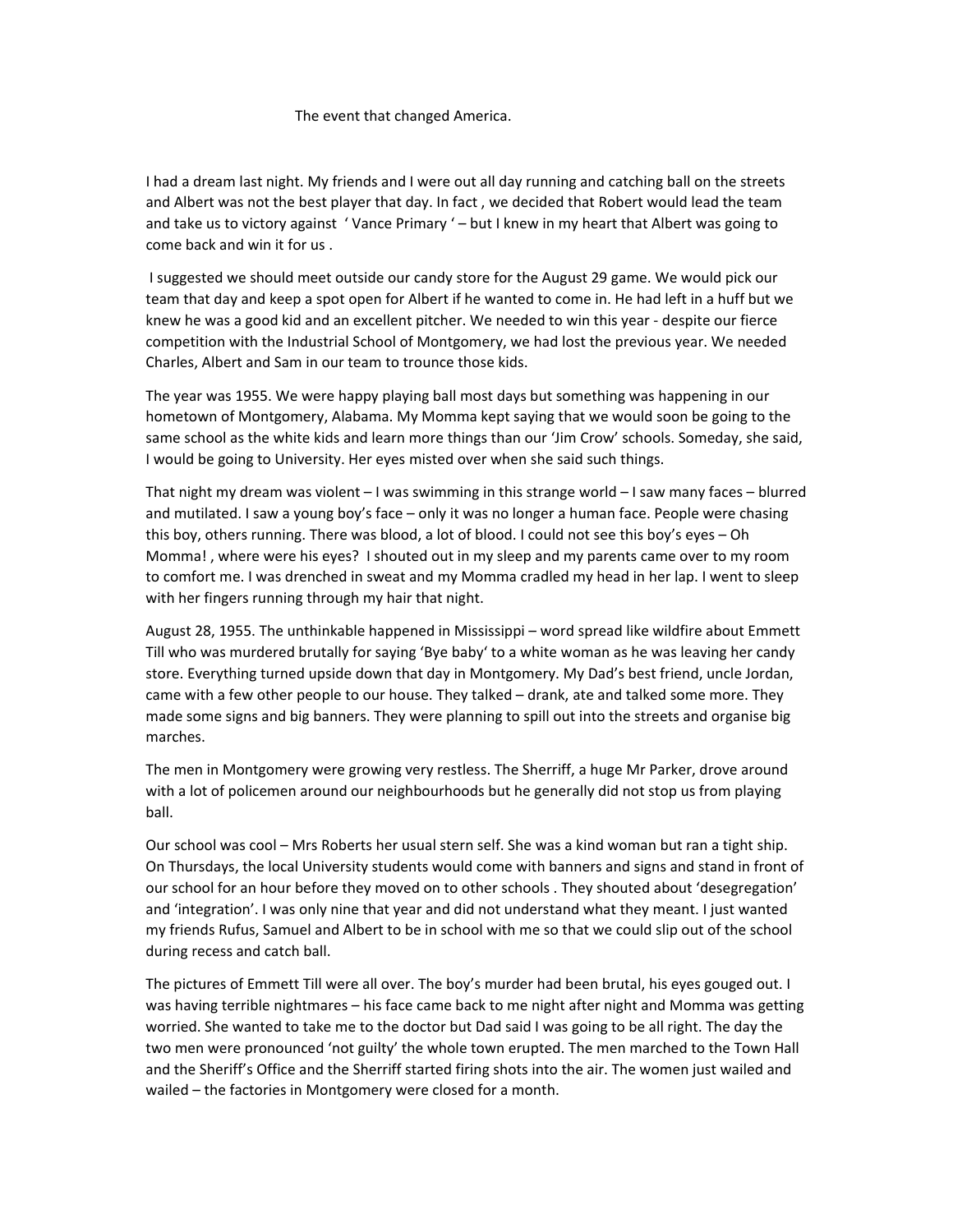Dorothy was the only person I could talk to about the turmoil in my head. To me, Dot was my shining light and a font of knowledge. Dot was hoping to finish her high school that year and she dreamt of going to Alabama State University one day.

Dot told me stories of the first enslaved Africans being brought in 1619 and the history of the black people in America. I learnt the stories of the Southern states, the formation of the Confederate States and President Abraham Lincoln. I learnt about the heroism of General Ulysses Grant and his bloody battles with the Confederate Army General Lee. I began to appreciate the differences in society and the fight of so many black men and women to achieve greater rights and freedom.

I learnt President Lincoln's Gettysburg address – it always sent a shiver down my spine. I recited it, word for word, to my Momma, my chest all puffed out. The word 'Liberty 'took on a whole new meaning for me, the phrase 'All men are created equal' forever etched in my mind. I didn't know about the rest of America, but in Alabama I could see that we were very different from the white people.

Dot continued to tell me stories. The stories came flowing through her mouth and transported me to a different world. She told me about Alexander Twilight – the first black man to earn a college degree, and of James McCune Smith, the first African‐ American man to earn a medical degree. She used to become a different person as she told me the achievements of these great heroes. However, the day she told me about Mary Jane Patterson, the first black woman to receive a bachelor's degree, I saw tears streaming down her eyes. We sat in silence for a long time and then she got up and left. The next day, she told me about Rebecca Lee, the first black woman to receive a medical degree. 'Was that even possible?'. Nearly ninety years on, it did not seem possible for anyone I knew in Alabama. However, Dot was different. Was she the one who would usher in a wave of hope, of dreams and of change?

 Montgomery, Alabama, was very different from the northern states. We lived by the 'Jim Crow' rules and were not allowed to dream big. We had our own schools, our own libraries and even drank water from our own water fountains. Our schools had all black teachers and my Dad and his friends worked on the railroads, their hands calloused from the hard menial work. We went every Sunday to our own church and all the women sang beautifully. My life revolved around my family, my friends and playing catch.

The world around me was changing. People were restless and fearful. I would see more police on the streets and I was called a 'nigger' more often when I passed a group of white boys on my way to school. Should I have been more offended by that word? It started feeling so - even though I had been called that from childhood. I just wanted to reach school fast and be with my friends. My Momma had warned me not to answer back to the white kids as the police would take me away. Hell, we even had threats from our teachers that we would be taken away from our families if we got into any trouble with the white kids.

December  $1<sup>st</sup>$ , 1955. I had my  $10<sup>th</sup>$  birthday a couple of weeks back. I got on the municipal bus driven by James Blake, who we all feared. The bus was full and we got on at the school stop. Rufus and I were there as Albert said he would come on the next bus. We paid our fare to Mr Blake, then got down and reboarded the bus from the rear entrance. Luckily, we got seats at the back and we immediately started playing 'I spy'. The bus still had empty seats. We never even looked at the white section as that was too far for us to even look. Auntie Rosa (Parks) was seated a few rows ahead of me, she smiled and waved at me as I took my seat. I had seen her come to our house twice that year when the men were meeting in our house after Emmett Till's murder. I knew she was the secretary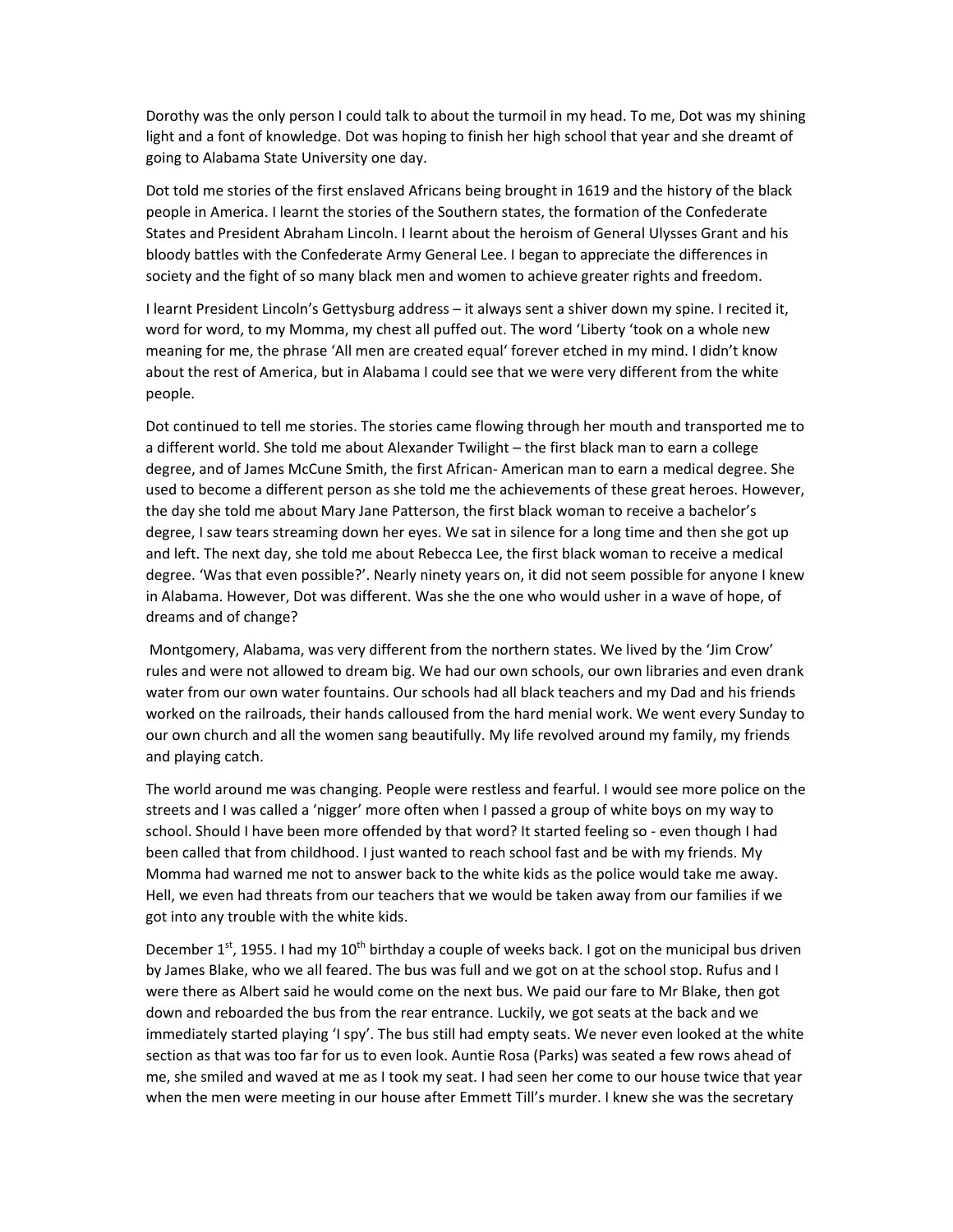of the NAACP (my Dad was also a member) and I saw that everyone respected her and listened to her when she spoke. Dot used to talk about Auntie Rosa – how, even after leaving school in the 11<sup>th</sup> grade, she managed to get a high school diploma.

The bus continued to fill up that day. I was not surprised that all the seats in our section at the back were taken but the front section also was filling up fast. There had been a fair on that day and a lot of people were returning home. There was a chill in the air and I was already thinking of the meal my Momma would have ready for me.

Suddenly, there was some shouting and commotion ahead of me in the bus. The bus had stopped and was very full. There was a white man standing and he did not have a seat. He was excitedly saying something to Mr Blake who had come out from his driver's seat in the front and had moved the sign separating the white and black seating sections one row back. He then asked the four people in that row of seats to stand up and leave the seat for the white man. This did not surprise either of us as both Rufus and I had both seen this happen before.

The three others dutifully obeyed Mr Blake and stood up. However, Auntie Rosa refused! She just wouldn't give in! Mr Blake boomed at her 'Why don't you stand up? ', to which she replied in a calm and measured voice, 'I don't see any reason to move '.

The whole bus now erupted. The white people began shouting and we started cheering from the back. Mr Blake was notorious for his blatant racism and had slapped my friends in the past for being slow in paying the fare. Auntie Rosa had defied him and we were ecstatic. One white man got down and called the police. The police came and asked Auntie Rosa to move but she just wouldn't budge. The police then arrested her and led her out. We all got out of the bus and walked home that day.

In the days that followed, Montgomery changed forever. Auntie Rosa stood trial 4 days later and was fined. She however, set off a train of events that changed the face of the country I knew. Dr Martin Luther King, at just 26, was elected the President of the MIA and I was mesmerised by his oratory. I followed him to the steps of the Lincoln Memorial in 1963 and listened to his ' Dream ' as the outlined a Negro's dream about living in America and lamented that even a hundred years after the Emancipation Proclamation , the Negro was not free . Finally, as an eighteen year old, I thought that a day will come when I will no longer be called a 'nigger'.

Subsequent events have meaningfully shaped American history. President Kennedy's Civil Rights Act and the Voting Rights Act have given the African – American more rights and as an old man, I have seen the first black President of America. America now is different to the Montgomery of my childhood and leads the 'Free World'. I however, still remember the bus ride that started it all and the protest of one brave person that galvanised a nation. The face of Emmett Till has finally stopped haunting me in my dreams.